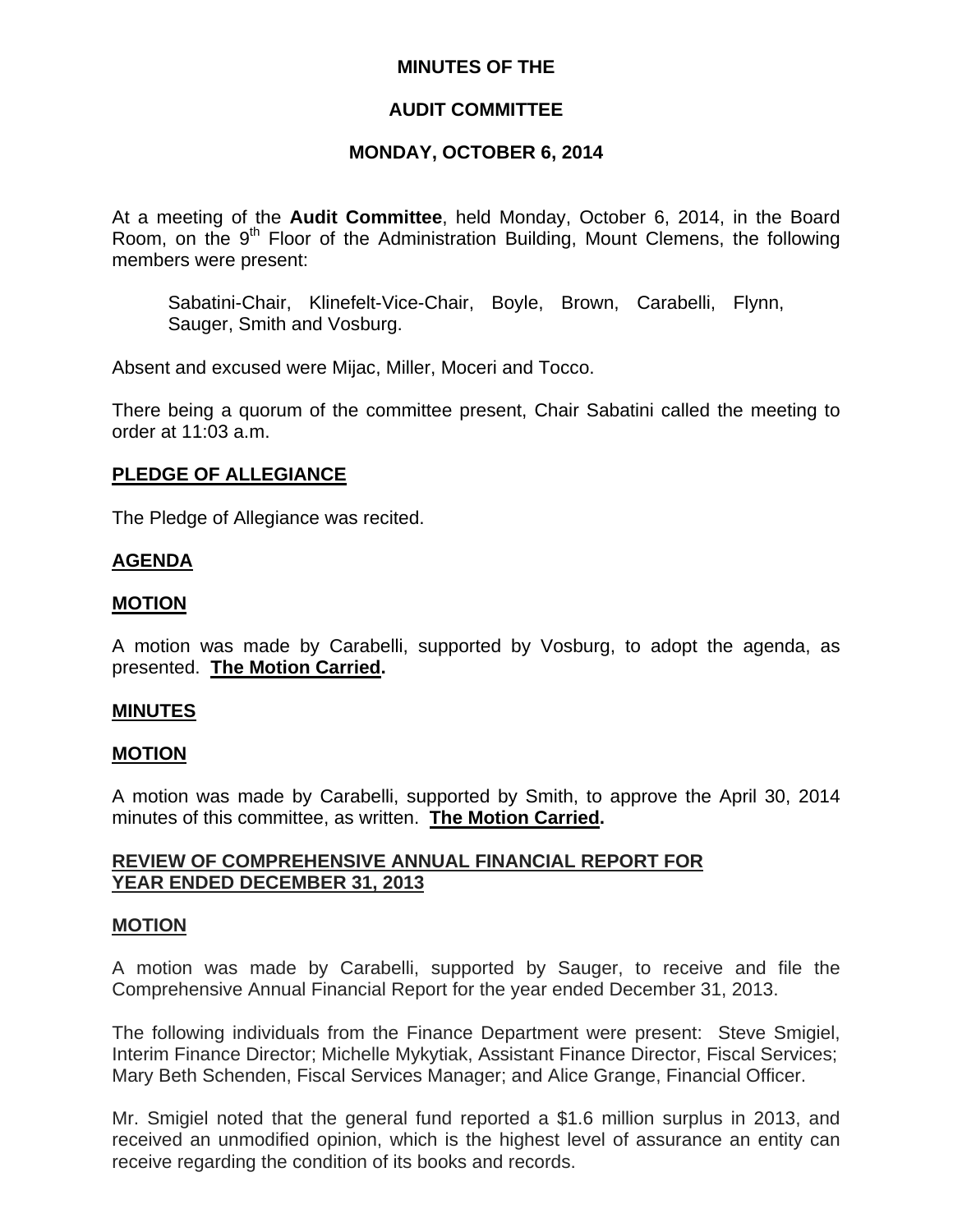The following individuals were present from Plante and Moran: Dave Herrington, CPA-Partner; Lisa Manetta, CPA-Senior Manager; and Ali Hijazi, CPA-Manager. An overview of the report was provided, with a focus on the general fund and its sources of revenue, the total taxable value, general fund expenditures and general fund balance.

The following commissioners spoke: Sabatini, Smith, Vosburg and Carabelli.

Chair Sabatini called for a vote on the motion and **The Motion Carried.** 

# **REVIEW OF SINGLE AUDIT FOR YEAR ENDED DECEMBER 31, 2013**

#### **MOTION**

A motion was made by Carabelli, supported by Smith, to receive and file the single audit for the year ended December 31, 2013.

The following commissioners spoke: Sabatini and Vosburg.

Chair Sabatini called for a vote on the motion and **The Motion Carried.** 

## **REVIEW OF FINANCIAL REPORT FOR MACOMB COUNTY ART INSTITUTE AUTHORITY FOR YEAR ENDED NOVEMBER 30, 2013**

#### **MOTION**

A motion was made by Smith, supported by Carabelli, to receive and file the financial report for the Macomb County Art Institute Authority for the year ended November 30, 2013.

Dave Herrington from Plante & Moran PLLC provided a brief overview of the report, indicating that it was a very straightforward audit.

The following commissioners spoke: Brown and Carabelli.

Chair Sabatini called for a vote on the motion and **The Motion Carried.** 

# **REVIEW OF FINANCIAL REPORT FOR MACOMB COUNTY ZOOLOGICAL AUTHORITY FOR YEAR ENDED NOVEMBER 30, 2013**

Chair Sabatini noted that members of the Zoological Authority will be attending Wednesday's Economic Development Committee meeting to provide an update on the Detroit Zoological Society.